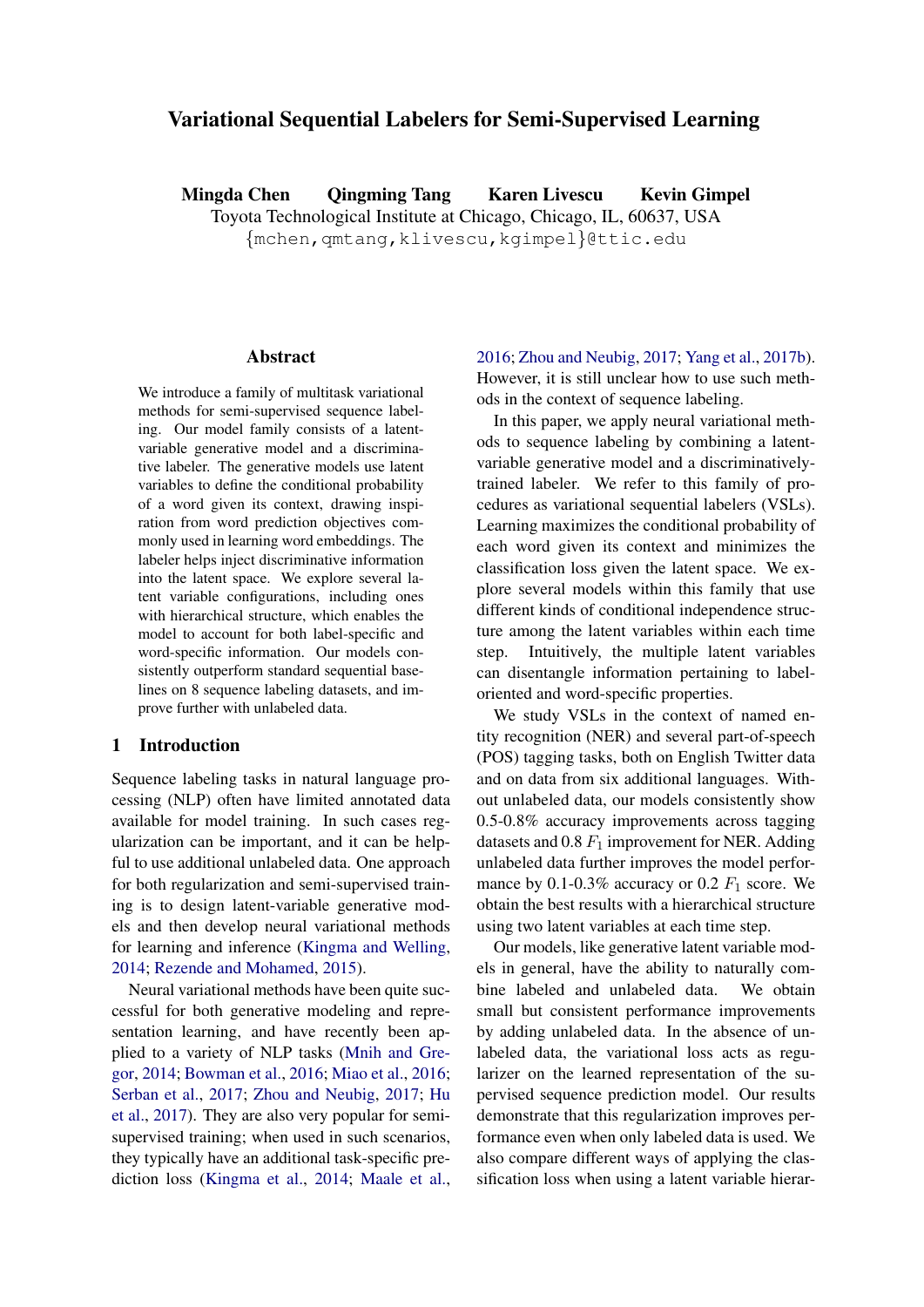chy, and find that the most effective structure also provides the cleanest separation of information in the latent space.

## 2 Related Work

There is a growing amount of work applying neural variational methods to NLP tasks, including document modeling [\(Mnih and Gregor,](#page-9-1) [2014;](#page-9-1) [Miao et al.,](#page-9-2) [2016;](#page-9-2) [Serban et al.,](#page-10-1) [2017\)](#page-10-1), machine translation [\(Zhang et al.,](#page-11-1) [2016\)](#page-11-1), text generation [\(Bowman et al.,](#page-8-0) [2016;](#page-8-0) [Serban et al.,](#page-10-1) [2017;](#page-10-1) [Hu](#page-9-3) [et al.,](#page-9-3) [2017\)](#page-9-3), language modeling [\(Bowman et al.,](#page-8-0) [2016;](#page-8-0) [Yang et al.,](#page-10-2) [2017b\)](#page-10-2), and sequence transduction [\(Zhou and Neubig,](#page-11-0) [2017\)](#page-11-0), but we are not aware of any such work for sequence labeling. Before the advent of neural variational methods, there were several efforts in latent variable modeling for sequence labeling [\(Quattoni et al.,](#page-10-3) [2007;](#page-10-3) [Sun and Tsujii,](#page-10-4) [2009\)](#page-10-4).

There has been a great deal of work on using variational autoencoders in semi-supervised settings [\(Kingma et al.,](#page-9-4) [2014;](#page-9-4) [Maale et al.,](#page-9-5) [2016;](#page-9-5) [Zhou and Neubig,](#page-11-0) [2017;](#page-11-0) [Yang et al.,](#page-10-2) [2017b\)](#page-10-2). Semi-supervised sequence labeling has a rich history [\(Altun et al.,](#page-8-1) [2006;](#page-8-1) [Jiao et al.,](#page-9-6) [2006;](#page-9-6) [Mann](#page-9-7) [and McCallum,](#page-9-7) [2008;](#page-9-7) [Subramanya et al.,](#page-10-5) [2010;](#page-10-5) [Søgaard,](#page-10-6) [2011\)](#page-10-6). The simplest methods, which are also popular currently, use representations learned from large amounts of unlabeled data [\(Miller et al.,](#page-9-8) [2004;](#page-9-8) [Owoputi et al.,](#page-10-7) [2013;](#page-10-7) [Peters et al.,](#page-10-8) [2017\)](#page-10-8). Recently, [Zhang et al.](#page-11-2) [\(2017\)](#page-11-2) proposed a structured neural autoencoder that can be jointly trained on both labeled and unlabeled data.

Our work involves multi-task losses and is therefore also related to the rich literature on multi-task learning for sequence labeling [\(Plank](#page-10-9) [et al.,](#page-10-9) [2016;](#page-10-9) [Augenstein and Søgaard,](#page-8-2) [2017;](#page-8-2) [Bin](#page-8-3)[gel and Søgaard,](#page-8-3) [2017;](#page-8-3) [Rei,](#page-10-10) [2017,](#page-10-10) *inter alia*).

Another related thread of work is learning interpretable latent representations. [Zhou and Neubig](#page-11-0) [\(2017\)](#page-11-0) factorize an inflected word into lemma and morphology labels, using continuous and categorical latent variables. [Hu et al.](#page-9-3) [\(2017\)](#page-9-3) interpret a sentence as a combination of an unstructured latent code and a structured latent code, which can represent attributes of the sentence.

There have been several efforts in combining variational autoencoders and recurrent networks [\(Gregor et al.,](#page-9-9) [2015;](#page-9-9) [Chung et al.,](#page-9-10) [2015;](#page-9-10) [Fraccaro et al.,](#page-9-11) [2016\)](#page-9-11). While the details vary, these models typically contain latent variables at each time step in a sequence. This prior work mainly focused on ways of parameterizing the time dependence between the latent variables, which gives them more power in modeling distributions over observation sequences. In this paper, we similarly use latent variables at each time step, but we adopt stronger independence assumptions which leads to simpler models and inference procedures. Also, the models cited above were developed for modeling data distributions, rather than for supervised or semi-supervised learning, which is our focus here.

The key novelties in our work compared to the prior work mentioned above are the proposed sequential variational labelers and the investigation of latent variable hierarchies within these models. The empirical effectiveness of latent hierarchical structure in variational modeling is a key contribution of this paper and may be applicable to the other applications discussed above. Recent work, contemporaneous with this submission, similarly showed the advantages of combining hierarchical latent variables and variational learning for conversational modeling, in the context of a non-sequential model [\(Park et al.,](#page-10-11) [2018\)](#page-10-11).

#### 3 Proposed Methods

We begin by describing variational autoencoders and the notation we will use in the following sections. We denote the input word sequence by  $x_{1:T}$ , the corresponding label sequence by  $l_{1:T}$ , the input words other than the word at position t by  $x_{-t}$ , the generative model by  $p_{\theta}(\cdot)$ , and the posterior inference model by  $q_{\phi}(\cdot)$ .

#### 3.1 Background: Variational Autoencoders

We review variational autoencoders (VAEs) by describing a VAE for an input sequence  $x_{1:T}$ . When using a VAE, we assume a generative model that generates an input using a latent variable  $z$ , typically assumed to follow a multivariate Gaussian distribution. We seek to maximize the marginal likelihood of inputs  $x_{1:T}$  when marginalizing out the latent variable  $z$ . Since this is typically intractable, especially when using continuous latent variables, we instead maximize a lower bound on the marginal log-likelihood [\(Kingma and Welling,](#page-9-0)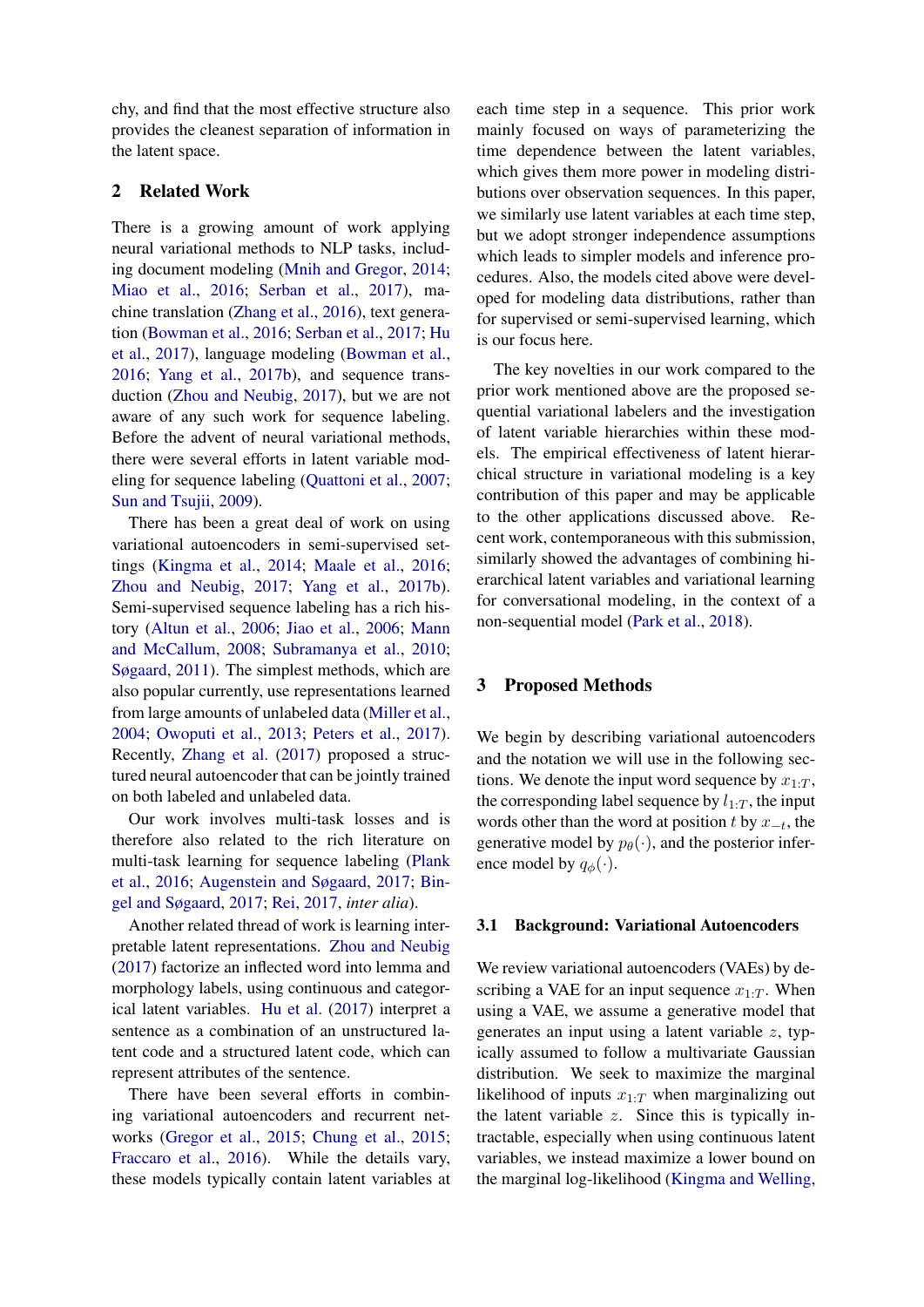<span id="page-2-0"></span>

Figure 1: Variational sequential labelers. The first row shows the original graphical models of each variant where shaded circles are observed variables. The second row shows how we perform inference and learning, showing inference models (in dashed lines), generative models (in solid lines), and classifier (in dotted lines). All models are trained to maximize  $p_{\theta}(x_t|x_{-t})$ and predict the label  $l_t$ .

#### [2014\)](#page-9-0):

$$
\log p_{\theta}(x_{1:T}) \ge
$$
\n
$$
\mathbb{E} \left[ \log p_{\theta}(x_{1:T}|z) - \log \frac{q_{\phi}(z | x_{1:T})}{p_{\theta}(z)} \right] =
$$
\n
$$
\mathbb{E} \left[ \log p_{\theta}(x_{1:T}|z) \right] - KL(q_{\phi}(z | x_{1:T}) || p_{\theta}(z))
$$
\n
$$
\xrightarrow{\text{Reconstruction Loss}} KL divergence
$$
\n(1)

where we have introduced the variational posterior q parametrized by new parameters  $\phi$ . q is referred to as an "inference model" as it encodes an input into the latent space. We also have the generative model probabilities p parametrized by  $\theta$ . The parameters are trained in a way that reflects a classical autoencoder framework: encode the input into a latent space, decode the latent space to reconstruct the input. These models are therefore referred to as "variational autoencoders".

The lower bound consists of two terms: reconstruction loss and KL divergence. The KL divergence term provides a regularizing effect during learning by ensuring that the learned posterior remains close to the prior over the latent variables.

#### 3.2 Variational Sequential Labelers

We now introduce variational sequential labelers (VSLs) and propose several variants for sequence labeling tasks. Although the latent structure varies, a VSL maximizes the conditional probability of  $p_{\theta}(x_t | x_{-t})$  and minimizes a classification loss using the latent variables as the input to the classifier. Unlike VAEs, VSLs do not autoencode the input, so they are more similar to recent conditional variational formulations [\(Sohn](#page-10-12) [et al.,](#page-10-12) [2015;](#page-10-12) [Miao et al.,](#page-9-2) [2016;](#page-9-2) [Zhou and Neubig,](#page-11-0) [2017\)](#page-11-0). Intuitively, the VSL variational objective is to find the information that is useful for predicting the word  $x_t$  from its surrounding context, which has similarities to objectives for learning word embeddings [\(Collobert et al.,](#page-9-12) [2011;](#page-9-12) [Mikolov et al.,](#page-9-13) [2013\)](#page-9-13). This objective serves as regularization for the labeled data and as an unsupervised objective for the unlabeled data.

All of our models use latent variables for each position in the sequence. These characteristics are shown in the visual depictions of our models in Figure [1.](#page-2-0) We consider variants with multiple latent variables per time step and attach the classifier to only particular variables. This causes the different latent variables to capture different characteristics.

In the following sections, we will describe various latent variable configurations that we will evaluate empirically in subsequent sections.

#### 3.3 Single Latent Variable

We begin by defining a basic VSL and corresponding parametrization, which will also be used in other variants. This first model (which we call VSL-G and show in Figure [1a\)](#page-2-0) has a Gaussian latent variable at each time step. VSL-G uses two training objectives; the first is similar to the lower bound on log-likelihood used by VAEs:

$$
\log p_{\theta}(x_t|x_{-t}) \ge \mathbb{E}_{z_t \sim q_{\phi}(\cdot | x_{1:T}, t)}[\log p_{\theta}(x_t | z_t) - \log \frac{q_{\phi}(z_t | x_{1:T}, t)}{p_{\theta}(z_t | x_{-t})}] = \mathbb{E}_{z_t \sim q_{\phi}(\cdot | x_{1:T}, t)}[\log p_{\theta}(x_t | z_t)] - KL(q_{\phi}(z_t | x_{1:T}, t) || p_{\theta}(z_t | x_{-t})) = U_0(x_{1:T}, t)
$$
\n(2)

VSL-G additionally uses a classifier  $f$  on the latent variable  $z_t$  which is trained with the following objective:

<span id="page-2-1"></span>
$$
C_0(x_{1:T}, l_t) = \mathop{\mathbb{E}}_{z_t \sim q_\phi(\cdot | x_{1:T}, t)} [-\log f(l_t | z_t)] \quad (3)
$$

The final loss is

$$
L(x_{1:T}, l_{1:T}) = \sum_{t=1}^{T} [C_0(x_{1:T}, l_t) - \alpha U_0(x_{1:T}, t)]
$$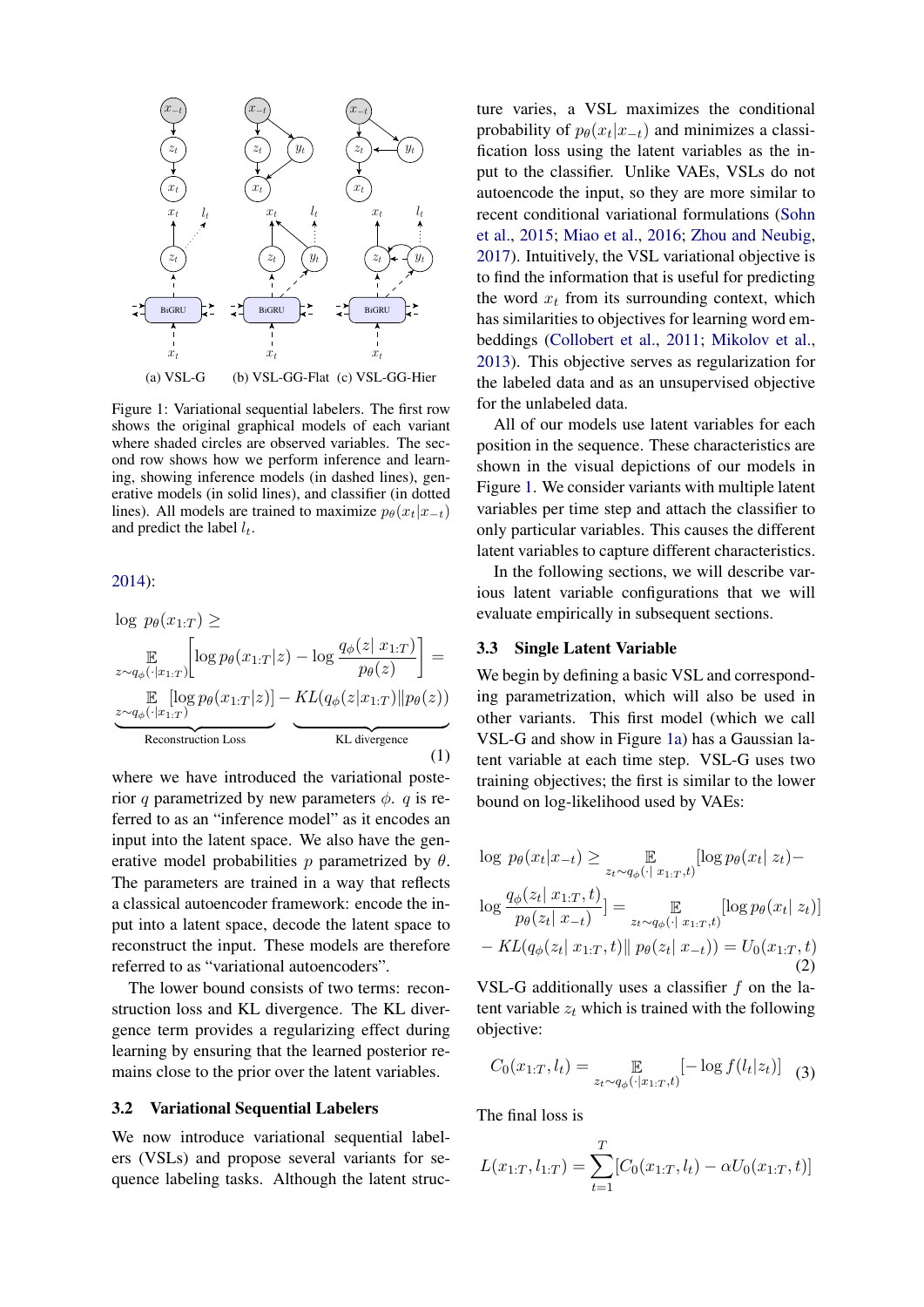where  $\alpha$  is a trade-off hyperparameter.  $\alpha$  is set to zero during supervised training but it is tuned based on development set performance during semi-supervised training. The same procedure is adopted for the other VSL models below.

For the generative model, we parametrize  $p_{\theta}(x_t|z_t)$  as a feedforward neural network with two hidden layers and ReLU [\(Nair and Hinton,](#page-9-14) [2010\)](#page-9-14) as activation function. As reconstruction loss, we use cross-entropy over the words in the vocabulary. We defer the descriptions of the parametrization of  $p_{\theta}(z_t | x_{-t})$  to Section [3.6.](#page-4-0)

We now discuss how we parametrize the inference model  $q_{\phi}(z_t|x_{1:T}, t)$ . We use a bidirectional gated recurrent unit (BiGRU; [Chung et al.,](#page-8-4) [2014\)](#page-8-4) network to produce a hidden vector  $h_t$  at position  $t$ . The BiGRU is run over the input  $x_{1:T}$ , where each  $x_t$  is the concatenation of a word embedding and the concatenated final hidden states from a character-level BiGRU. The inference model  $q_{\phi}(z_t | x_{1:T}, t)$  is then a single layer feedforward neural network that uses  $h_t$  as input. When parametrizing the posterior over latent variables in the following models below, we use this same procedure to produce hidden vectors with a BiGRU and then use them as input to feedforward networks. The structure of our inference model is similar to those used in previous state-of-the-art models for sequence labeling [\(Lample et al.,](#page-9-15) [2016;](#page-9-15) [Yang et al.,](#page-10-13) [2017a\)](#page-10-13).

In order to focus more on the effect of our variational objective, the classifier we use is always the same as our baseline model (see Section [4.3\)](#page-5-0), which is a one layer feedforward neural network without a hidden layer, and it is also used in testtime prediction.

## 3.4 Flat Latent Variables

We next consider ways of factorizing the functionality of the latent variable into label-specific and other word-specific information. We introduce VSL-GG-Flat (shown in Figure [1b\)](#page-2-0), which has two conditionally independent Gaussian latent variables at each time step, denote  $z_t$  and  $y_t$  for time step  $t$ . The variational lower bound is derived as follows:

$$
\log p_{\theta}(x_t|x_{-t}) \geq \frac{\mathbb{E}}{2t, y_t \sim q_{\phi}(\cdot|x_{1:T}, t)} [\log p_{\theta}(x_t | z_t, y_t)]
$$
\n
$$
- \log \frac{q_{\phi}(z_t | x_{1:T}, t)}{p_{\theta}(z_t | x_{-t})} - \log \frac{q_{\phi}(y_t | x_{1:T}, t)}{p_{\theta}(y_t | x_{-t})}]
$$
\n
$$
= \mathbb{E} \mathbb{E} \left[ \log p_{\theta}(x_t | z_t, y_t) \right]
$$
\n
$$
- KL(q_{\phi}(z_t | x_{1:T}, t) || p_{\theta}(z_t | x_{-t}))
$$
\n
$$
- KL(q_{\phi}(y_t | x_{1:T}, t) || p_{\theta}(y_t | x_{-t}))
$$
\n
$$
= U_1(x_{1:T}, t) \tag{4}
$$

<span id="page-3-0"></span>The classifier  $f$  is on the latent variable  $y_t$  and its loss is

$$
C_1(x_{1:T}, l_t) = \mathop{\mathbb{E}}_{y_t \sim q_\phi(\cdot | x_{1:T}, t)} [-\log f(l_t | y_t)] \quad (5)
$$

The final loss for the model is

$$
L(x_{1:T}, l_{1:T}) = \sum_{t=1}^{T} [C_1(x_{1:T}, l_t) - \alpha U_1(x_{1:T}, t)]
$$
\n(6)

Where  $\alpha$  is a trade-off hyperparameter.

Similarly to the VSL-G model,  $q_{\phi}(z_t|x_{1:T}, t)$ and  $q_{\phi}(y_t|x_{1:T}, t)$  are parametrized by single layer feedforward neural networks using the hidden state  $h_t$  as input.

#### 3.5 Hierarchical Latent Variables

We also explore hierarchical relationships among the latent variables. In particular, we introduce the VSL-GG-Hier model which has two Gaussian latent variables with the hierarchical structure shown in Figure [1c.](#page-2-0) This model encodes the intuition that the word-specific latent information  $z_t$ may differ depending on the class-specific information of  $y_t$ .

For this model, the derivations are similar to Equations  $(4)$  and  $(5)$ . The first is:

$$
\log p_{\theta}(x_t|x_{-t}) \ge \mathbb{E} [\log p_{\theta}(x_t|z_t) \n z_{t, y_t \sim q_{\phi}(\cdot|x_{1:T}, t)} [\log p_{\theta}(x_t|z_t) \n - \log \frac{q_{\phi}(z_t|y_t, x_{1:T}, t)}{p_{\theta}(z_t|y_t, x_{-t})} - \log \frac{q_{\phi}(y_t|x_{1:T}, t)}{p_{\theta}(y_t|x_{-t})}] \n = \mathbb{E} [\log p_{\theta}(x_t|z_t)] \n - KL(q_{\phi}(z_t|y_t, x_{1:T}, t)||p_{\theta}(z_t|y_t, x_{-t})) \n - KL(q_{\phi}(y_t|x_{1:T}, t)||p_{\theta}(y_t|x_{-t})) \n = U_2(x_{1:T}, t)
$$
\n(7)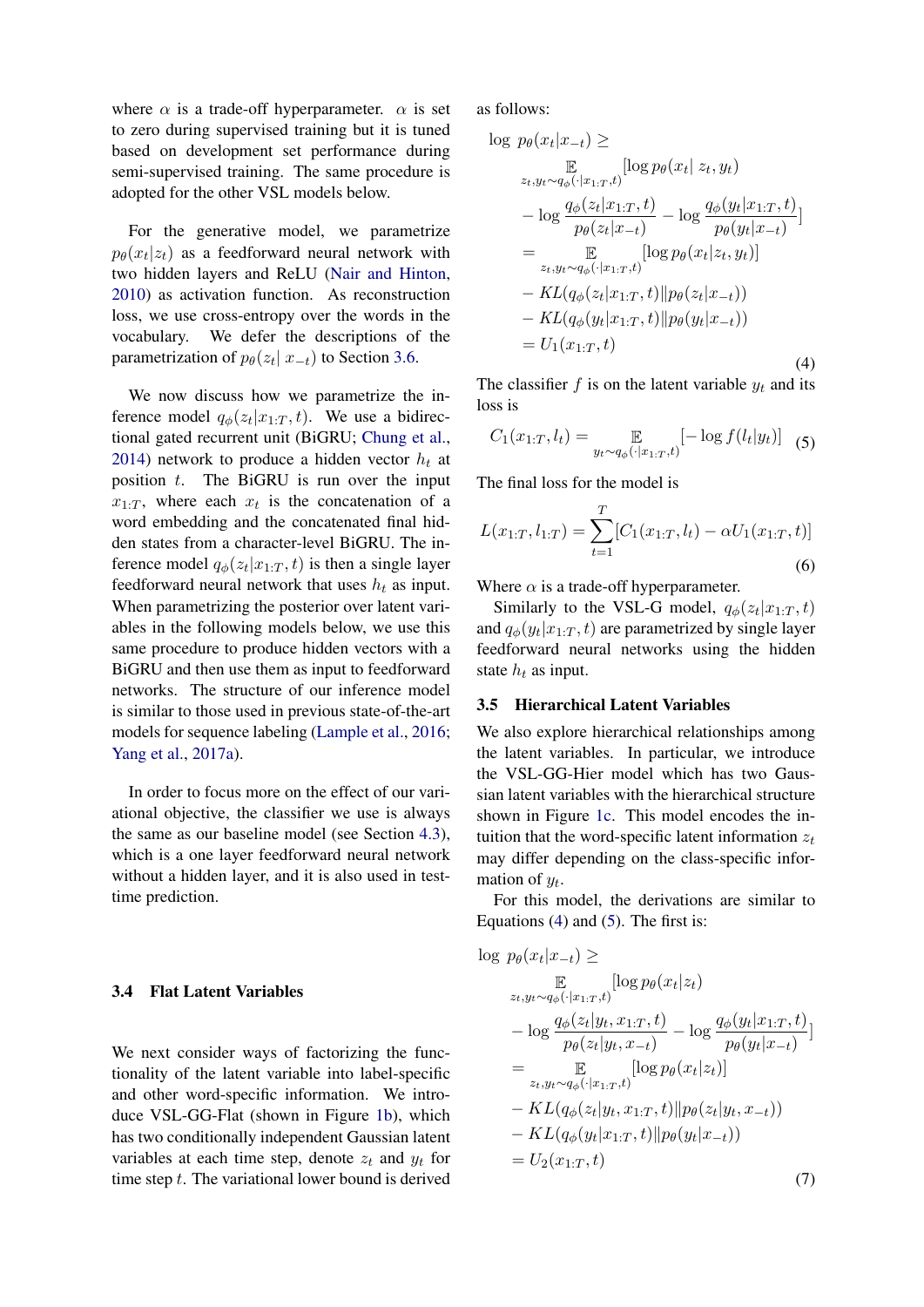The classifier  $f$  uses  $y_t$  as input and is trained with the following loss:

$$
C_2(x_{1:T}, l_t) = \mathop{\mathbb{E}}_{y_t \sim q_\phi(\cdot | x_{1:T}, t)} [-\log f(l_t | y_t)] \quad (8)
$$

Note that  $C_1$  and  $C_2$  have the same form. The final loss is

$$
L(x_{1:T}, l_{1:T}) = \sum_{t=1}^{T} [C_2(x_{1:T}, l_t) - \alpha U_2(x_{1:T}, t)]
$$
\n(9)

Where  $\alpha$  is a trade-off hyperparameter.

The hierarchical posterior  $q_{\phi}(z_t|y_t, x_{1:T}, t)$  is parametrized by concatenating the hidden vector  $h_t$  and the random variable  $y_t$  and then using them as input to a single layer feedforward network.

## <span id="page-4-0"></span>3.6 Parametrization of Priors

Traditional variational models assume extremely simple priors (e.g., multivariate standard Gaussian distributions). Recently there have been efforts to learn the prior and posterior jointly during training [\(Fraccaro et al.,](#page-9-11) [2016;](#page-9-11) [Serban et al.,](#page-10-1) [2017;](#page-10-1) [Tomczak and Welling,](#page-10-14) [2018\)](#page-10-14). In this paper, we follow this same idea but we do not explicitly parametrize the prior  $p_{\theta}(z_t|x_{-t})$ . This is partially due to the lack of computationally-efficient parametrization options for  $p_{\theta}(z_t|x_{-t})$ . In addition, since we are not seeking to do generation with our learned models, we can let part of the generative model be parametrized implicitly.

More specifically, the approach we use is to learn the priors by updating them iteratively. During training, we first initialize the priors of all examples as multivariate standard Gaussian distributions. As training proceeds, we use the last optimized posterior as our current prior based on a particular "update frequency" (see supplementary material for more details).

Our learned priors are implicitly modeled as

$$
p_{\theta}^{k}(z_t|x_{-t}) \approx \sum_{x} q_{\phi}^{k-1}(z_t|X_t=x,x_{-t},t) p_{\text{data}}(X_t=x|x_{-t})
$$
\n(10)

where  $p_{data}$  is the empirical data distribution,  $X_t$ is a random variable corresponding to the observation at position  $t$ , and  $k$  is the prior update time step. The intuition here is that the prior is obtained by marginalizing over values for the missing observation represented by the random variable  $X_t$ .

The posterior  $q_{\phi}^{k-1}$  $\phi_{\phi}^{k-1}$  is as defined in our latent variable models. We assume  $p_{data}(X_t = x | x_{-t}) = 0$ for  $x_{1:T} \notin$  training set. For context  $x_{-t}$  that can pair with multiple values of  $X_t$ , its prior is the data-dependent weighted average posterior. For simplicity of implementation and efficient computation, however, if context  $x_{-t}$  can pair with multiple values in our training data, we ignore this fact and simply use instance-dependent posteriors. Another way to view this is as conditioning on the index of the training examples while parametrizing the above. That is

$$
p_{\theta}^{k,i}(z_t|x_{-t}) \leftarrow q_{\phi}^{k-1,i}(z_t|x_{1:T},t) \qquad (11)
$$

where  $i$  is the index of the instance.

#### 3.7 Training

In this subsection, we introduce techniques we have used to address difficulties during training.

Reparametrization Trick. It is challenging to use gradient descent for a random variable as it involves a non-differentiable sampling procedure. [Kingma and Welling](#page-9-0) [\(2014\)](#page-9-0) introduced a reparametrization trick to tackle this problem. They parametrize a Gaussian random variable z as  $u_{\varphi}(x) + g_{\psi}(x) \circ \epsilon$  where  $\epsilon \sim \mathcal{N}(0, I)$  and  $u_{\varphi}(x)$ ,  $g_{\psi}(x)$  are deterministic and differentiable functions, so the gradient can go through  $u_{\varphi}(\cdot)$ and  $g_{\psi}(\cdot)$ . In our experiments, we use one sample for each time step during training. For evaluation at test time, we use the mean value  $u_{\varphi}(x)$ .

KL Divergence Weight Annealing. Although the use of prior updating lets us avoid tuning the weight of the KL divergence, the simple priors can still hinder learning during the initial stages of training. To address this, we follow the method described by [Bowman et al.](#page-8-0) [\(2016\)](#page-8-0) to add weights to all KL divergence terms and anneal the weights from a small value to 1.

## 4 Experiments

We describe key details of our experimental setup in the subsections below but defer details about hyperparameter tuning to the supplementary material. Our implementation is available at [https:](https://github.com/mingdachen/vsl) [//github.com/mingdachen/vsl](https://github.com/mingdachen/vsl)

#### 4.1 Datasets

We evaluate our model on the CoNLL 2003 English NER dataset [\(Tjong Kim Sang and De Meul](#page-10-15)[der,](#page-10-15) [2003\)](#page-10-15) and 7 POS tagging datasets: the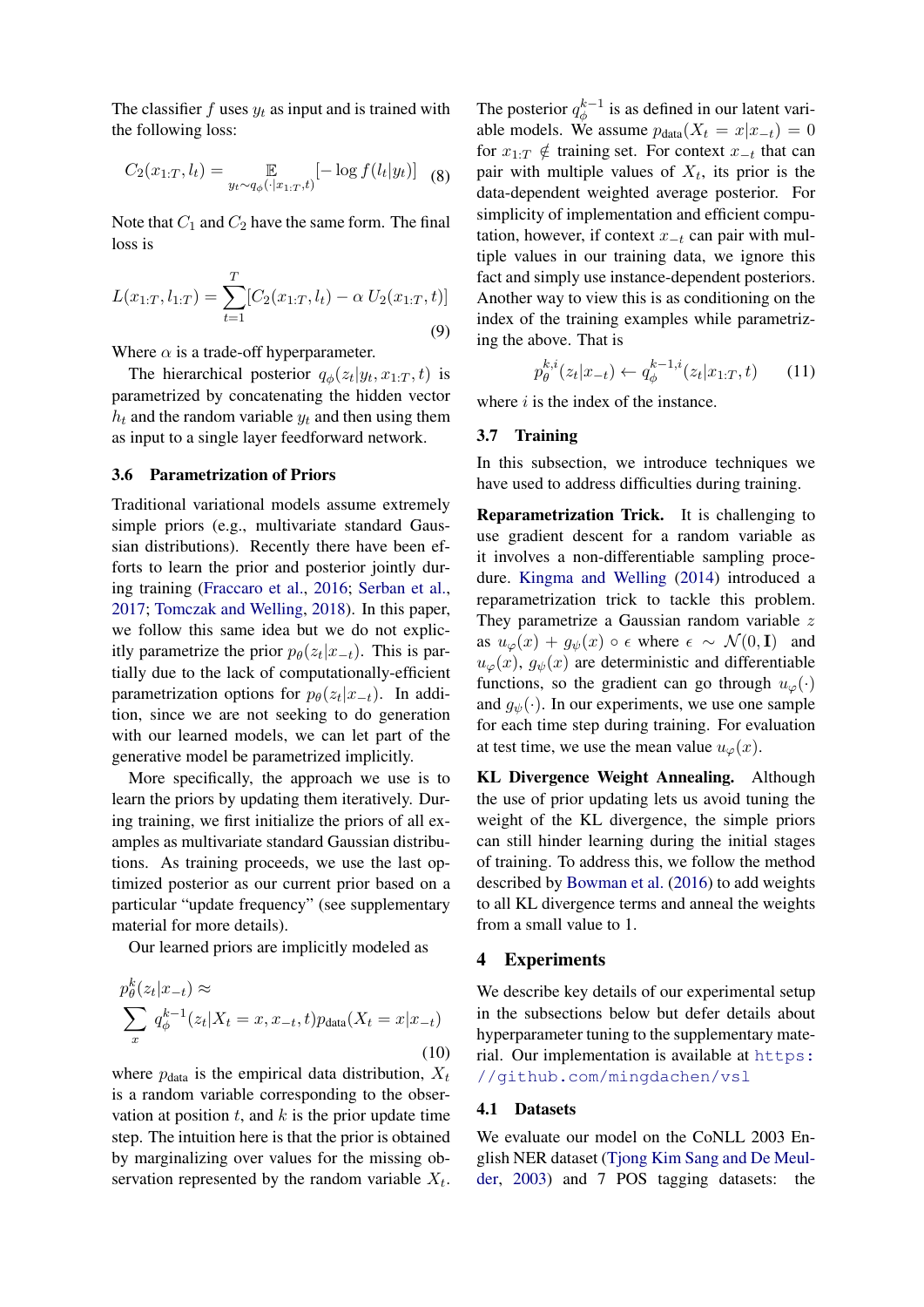Twitter tagging dataset of [Gimpel et al.](#page-9-16) [\(2011\)](#page-9-16) and [Owoputi et al.](#page-10-7) [\(2013\)](#page-10-7), and 6 languages from the Universal Dependencies (UD) 1.4 dataset [\(Mc-](#page-9-17)[Donald et al.,](#page-9-17) [2013\)](#page-9-17).

Twitter POS Dataset. The Twitter dataset has 25 tags. We use OCT27TRAIN and OCT27DEV as the training set, OCT27TEST as the development set, and DAILY547 as the test set. We randomly sample {1k, 2k, 3k, 4k, 5k, 10k, 20k, 30k, 60k} tweets from 56 million English tweets as our unlabeled data and tune the amount of unlabeled data based on development set accuracy.

UD POS Datasets. The UD datasets have 17 tags. We use French, German, Spanish, Russian, Indonesian and Croatian. We follow the same setup as [Zhang et al.](#page-11-2) [\(2017\)](#page-11-2), randomly sampling 20% of the original training set as our labeled data and 50% as unlabeled data. There is no overlap between the labeled and unlabeled data. See [Zhang](#page-11-2) [et al.](#page-11-2) [\(2017\)](#page-11-2) for more details about the setup.

NER Dataset. We use the BIOES labeling scheme and report micro-averaged  $F_1$ . We preprocessed the text by replacing all digits with 0. We randomly sample 10% of the original training set as our labeled data and 50% as unlabeled data. We also ensure there is no overlap between the labeled and unlabeled data.

## 4.2 Pretrained Word Embeddings

For all experiments, we use pretrained 100 dimensional word embeddings. For Twitter, we trained skip-gram embeddings [\(Mikolov et al.,](#page-9-13) [2013\)](#page-9-13) on a dataset of 56 million English tweets. For the UD datasets, we trained skip-gram embeddings on Wikipedia for each of the six languages. For NER, we use 100-dimensional pretrained GloVe [\(Pennington et al.,](#page-10-16) [2014\)](#page-10-16) embeddings. Our models perform better with word embeddings kept fixed during training while for the baselines the word embeddings are fine tuned as this improves the baseline performance.

## <span id="page-5-0"></span>4.3 Baselines

Our primary baseline is a BiGRU tagger where the input consists of the concatenation of a word embedding and the concatenation of the final hidden states of a character-level BiGRU. This BiGRU architecture is identical to that used in the inference networks in our VSL models. Predictions are made based on a linear transformation given the

<span id="page-5-1"></span>

|                                       |       | dev.                    | test  |                 |  |  |  |
|---------------------------------------|-------|-------------------------|-------|-----------------|--|--|--|
|                                       | acc.  | $_{\rm ULA}$            |       | acc. $UL\Delta$ |  |  |  |
| BiGRU baseline                        | 90.8  |                         | 90.6  |                 |  |  |  |
| VSL-G                                 | 91.1  | $+0.1$                  |       |                 |  |  |  |
| VSL-GG-Flat                           |       | $91.4$ + 0.1            |       |                 |  |  |  |
| VSL-GG-Hier                           |       | 91.6 + 0.3   91.6 + 0.3 |       |                 |  |  |  |
| (a) Twitter tagging accuracies $(\%)$ |       |                         |       |                 |  |  |  |
|                                       |       |                         |       |                 |  |  |  |
|                                       |       | dev.                    |       | test            |  |  |  |
|                                       | $F_1$ | $UL\Delta$              | $F_1$ | $UL\Delta$      |  |  |  |
| BiGRU baseline                        | 87.6  |                         | 83.7  |                 |  |  |  |
| VSL-G                                 | 87.8  | $+0.1$                  |       |                 |  |  |  |
| VSL-GG-Flat                           | 88.01 | $+0.1$                  |       |                 |  |  |  |
| VSL-GG-Hier                           | 88.4  | $+0.2$   84.7           |       |                 |  |  |  |

(b) NER  $F_1$  score  $(\%)$ 

Table 1: For dev and test, we show results when only using labeled data and the change in performances ("UL∆") when adding unlabeled data. Bold is highest in each column. Italic is the best model including unlabeled data. We only show test results for the baseline and our best-performing model, which achieves 91.9% accuracy on the Twitter test set and  $84.7\%$   $F_1$  on the NER test set when using unlabeled data.

current hidden state. The output dimensionality of the transformation is task-dependent (e.g., 25 for Twitter tagging). We use the standard per-position cross entropy loss for training.

We also report results from the best systems from [Zhang et al.](#page-11-2) [\(2017\)](#page-11-2), namely the NCRF and NCRF-AE models. Both use feedforward networks as encoders and conditional random field layers for capturing sequential information. The NCRF-AE model additionally can benefit from unlabeled data.

## 5 Results

Table [1a](#page-5-1) shows results on the Twitter development and test sets. All of our VSL models outperform the baseline and our best VSL models outperform the BiGRU baseline by 0.8–1% absolute. When comparing different latent variable configurations, we find that a hierarchical structure performs best. Without unlabeled data, our models already outperform the BiGRU baseline. Adding unlabeled data enlarges the gap between the baseline and our models by up to 0.1–0.3% absolute.

Table [1b](#page-5-1) shows results on the CoNLL 2003 NER development and test sets. We observe similar trends as in the Twitter data, except that the model does not show improvement on the test set when adding unlabeled data.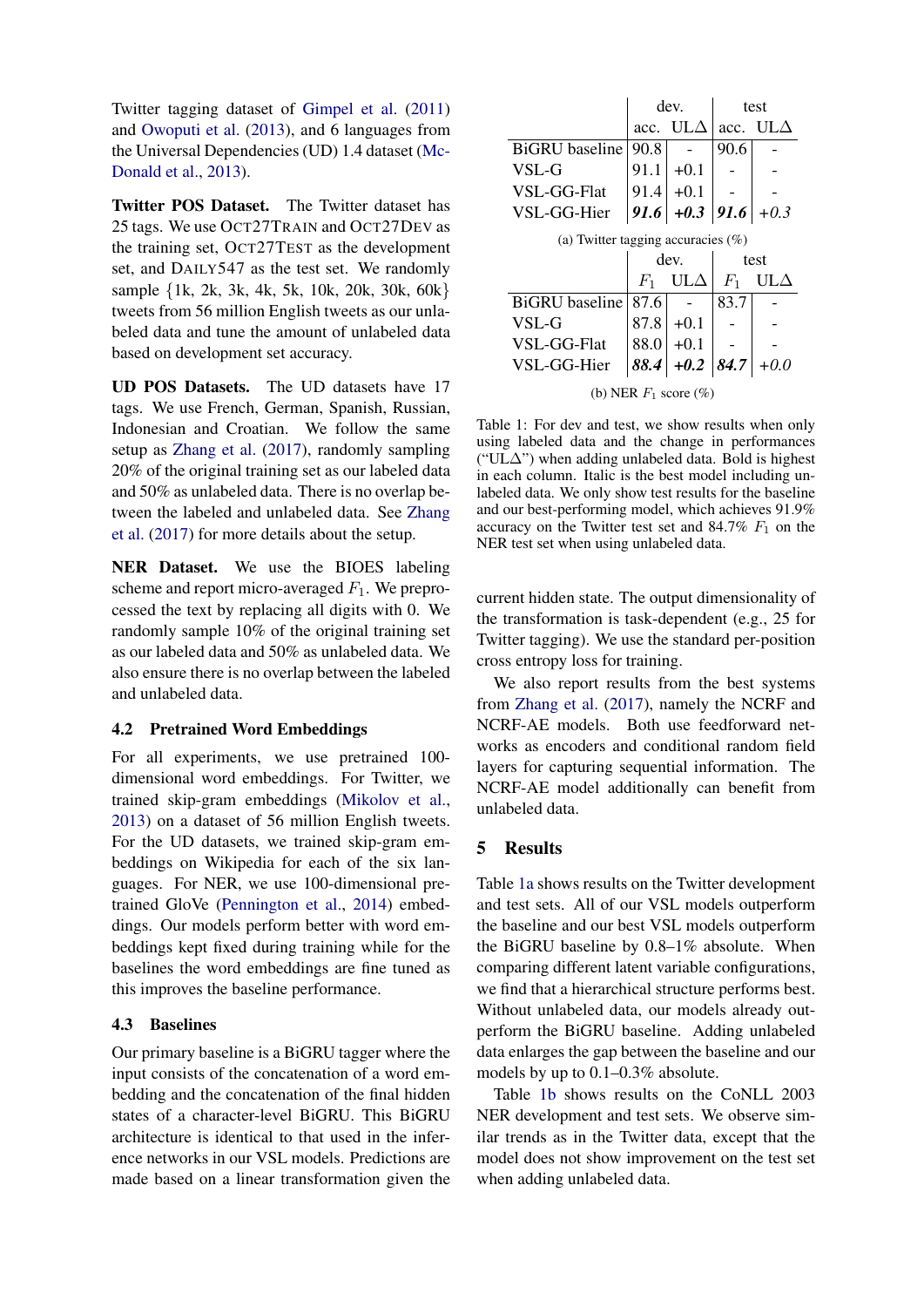<span id="page-6-0"></span>

|                | French |                 |      |                                                                                                       |      |                     | German   Indonesian   Spanish   Russian |                         |      |                        | Croatian     |  |
|----------------|--------|-----------------|------|-------------------------------------------------------------------------------------------------------|------|---------------------|-----------------------------------------|-------------------------|------|------------------------|--------------|--|
|                |        | acc. $UL\Delta$ |      | acc. UL $\Delta$ acc. UL $\Delta$ acc. UL $\Delta$ acc. UL $\Delta$ acc. UL $\Delta$ acc. UL $\Delta$ |      |                     |                                         |                         |      |                        |              |  |
| <b>NCRF</b>    | 93.4   | $\sim$          | 90.4 | $\mathcal{L}$                                                                                         | 88.4 | $\sim$ $-$          | 91.2                                    | $\sim 100$ km s $^{-1}$ | 86.6 |                        | 86.1         |  |
| NCRF-AE        | 93.7   | $+0.2$          |      | $90.8$ +0.2                                                                                           |      | $89.1$ + 0.3   91.7 |                                         | $+0.5$   87.8           |      | $+1.1$                 | $ 87.9 +1.2$ |  |
| BiGRU baseline | 95.9   | $\sim$          | 92.6 | $\mathcal{L}$                                                                                         | 92.2 | $\mathbb{Z}^2$      | 94.7                                    | <b>College</b>          | 95.2 |                        | 95.6         |  |
| VSL-G          | 96.1   | $+0.0$          |      | $92.8$ +0.0   92.3   +0.0   94.8   +0.1   95.3                                                        |      |                     |                                         |                         |      | $+0.0$   95.6   $+0.1$ |              |  |
| VSL-GG-Flat    | 96.1   |                 |      | $+0.0$   93.0   $+0.1$   92.4   $+0.1$   95.0   $+0.1$   95.5   $+0.1$   95.8   $+0.1$                |      |                     |                                         |                         |      |                        |              |  |
| VSL-GG-Hier    |        |                 |      | $96.4$ +0.1   $93.3$   +0.1   $92.8$   +0.1   $95.3$   +0.2   $95.9$   +0.1   $96.3$   +0.2           |      |                     |                                         |                         |      |                        |              |  |

Table 2: Tagging accuracies (%) on UD test sets. For each language, we show test accuracy ("acc.") when only using labeled data and the change in test accuracy ("UL∆") when adding unlabeled data. Results for NCRF and NCRF-AE are from [Zhang et al.](#page-11-2) [\(2017\)](#page-11-2), though results are not strictly comparable because we used pretrained word embeddings for all languages on Wikipedia. Bold is highest in each column, excluding the NCRF variants. Italic is the best accuracy including the unlabeled data.

<span id="page-6-1"></span>

(a) VSL-GG-Hier with classification loss on z (b) VSL-GG-Hier

Figure 2: Comparison of attaching classification loss to different latent variables in VSL-GG-Hier.

Table [2](#page-6-0) shows our results on the UD datasets. The trends are broadly consistent with those of Table [1a](#page-5-1) and [1b.](#page-5-1) The best performing models use hierarchical structure in the latent variables. There are some differences across languages. For French, German, Indonesian and Russian, VSL-G does not show improvement when using unlabeled data. This may be resolved with better tuning, since the model actually shows improvement on the dev set.

Note that results reported by [Zhang et al.](#page-11-2) [\(2017\)](#page-11-2) and ours are not strictly comparable as their word embeddings were only pretrained on the UD training sets while ours were pretrained on Wikipedia. Nonetheless, they also mentioned that using embeddings pretrained on larger unlabeled data did not help. We include these results to show that our baselines are indeed strong compared to prior results reported in the literature.

<span id="page-6-2"></span>

|                                                           | Twitter |                                                         | NER | UD average |  |  |
|-----------------------------------------------------------|---------|---------------------------------------------------------|-----|------------|--|--|
|                                                           |         | acc. UL $\Delta$   $F_1$ UL $\Delta$   acc. UL $\Delta$ |     |            |  |  |
| classifier on y   91.6   +0.3   88.4   +0.2   95.0   +0.1 |         |                                                         |     |            |  |  |
| classifier on z   91.1   +0.2   87.8   +0.1   94.4   +0.0 |         |                                                         |     |            |  |  |

Table 3: Twitter and NER dev results (%), UD averaged test accuracies (%) for two choices of attaching the classification loss to latent variables in the VSL-GG-Hier model. All previous results for VSL-GG-Hier used the classification loss on y.

#### 6 Discussion

### 6.1 Effect of Position of Classification Loss

We investigate the effect of attaching the classifier to different latent variables. In particular, for the VSL-GG-Hier model, we compare the attachment of the classifier between  $z$  and  $y$ . See Figure [2.](#page-6-1) The results in Table [3](#page-6-2) suggest that attaching the reconstruction and classification losses to the same latent variable  $(z)$  harms accuracy although attaching the classifier to  $z$  effectively gives the classifier an extra layer. We can observe why this occurs by looking at the latent variable visualizations in Figure [3d.](#page-7-0) Compared with Figure [3e,](#page-7-0) where the two variables are more clearly disentangled, the latent variables in Figure [3d](#page-7-0) appear to be capturing highly similar information.

#### 6.2 Effect of Latent Hierarchy

To verify our assumption of the latent structure, we visualize the latent space for Gaussian models using t-SNE [\(Maaten and Hinton,](#page-9-18) [2008\)](#page-9-18) in Figure [3.](#page-7-0) The BiGRU baseline (Figure [3a\)](#page-7-0) and the VSL-G (Figure [3b\)](#page-7-0) do not show significant differences. However, when using multiple latent variables, the different latent variables capture different characteristics. In the VSL-GG-Flat model (Figure [3c\)](#page-7-0), the  $y$  variable (the upper plot) reflects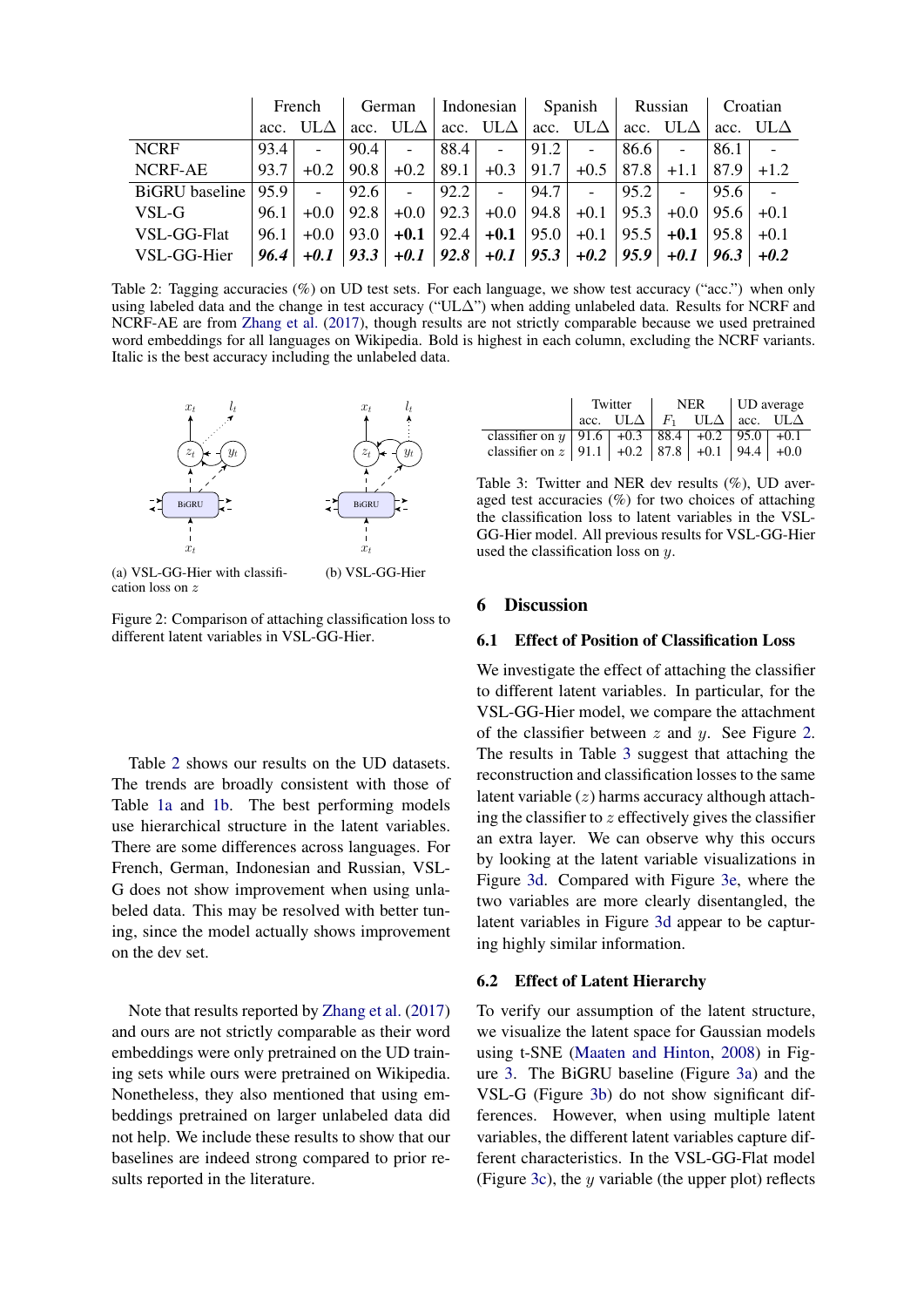<span id="page-7-0"></span>

Figure 3: t-SNE visualization of Gaussian latent variables and baseline hidden states for Twitter development set. In plot [3c,](#page-7-0) [3d,](#page-7-0) and [3e,](#page-7-0) the upper subplot is latent variable  $y$  and the lower is  $z$ . Each point in the plot is a token and the color represents the true tag of the token.

the clustering of the tagging space much more closely than the z variable (the lower plot). Since both variables are used to reconstruct the word, but only the  $y$  variable is trained to predict the tag, it appears that  $z$  is capturing other information useful for reconstructing the word. However, since they are both used for reconstruction, the two spaces show signs of alignment; that is, the "tag" latent variable y does not show as clean a separation into tag clusters as the  $y$  variable in the VSL-GG-Hier model in Figure [3e.](#page-7-0)

In Figure [3e](#page-7-0) (VSL-GG-Hier), the clustering of words with respect to the tag is clearest. This may account for the consistently better performance of this model relative to the others. The  $z$  variable reflects a space that is conditioned on  $y$  but that diverges from it, presumably in order to better reconstruct the word. The closer the latent variable

<span id="page-7-1"></span>

|                       |      | Twitter    | NER   |       |  |
|-----------------------|------|------------|-------|-------|--|
|                       |      | acc. no VR | $F_1$ | no VR |  |
| BiGRU baseline   90.8 |      |            | 87.6  |       |  |
| VSL-G                 | 91.1 | 90.9       | 87.8  | 87.7  |  |
| VSL-GG-Flat           | 91.4 | 90.9       | 88.0  | 87.8  |  |
| VSL-GG-Hier           | 91.6 | 91.0       | 88.4  | 87 Q  |  |

Table 4: Results on Twitter and NER dev sets. For each model, we show supervised results for the models with variational regularization ("acc." or  $F_1$ ) and results when replacing variational components with their deterministic counterparts ("no VR").

is to the decoder output, the weaker the tagging information becomes while other word-specific information becomes more salient.

Figure [3d](#page-7-0) shows that VSL-GG-Hier with classification loss on z, which consistently underperforms both the VSL-GG-Flat and VSL-GG-Hier models in our experiments, appears to be capturing the same latent space in both variables. Since the z variable is used to both predict the tag and reconstruct the word, it must capture both the tag and word reconstruction spaces, and may be limited by capacity in doing so. The  $y$  variable does not seem to be contributing much modeling power, as its space is closely aligned to that of z.

#### 6.3 Effect of Variational Regularization

We investigate the beneficial effects of variational frameworks ("variational regularization") by replacing our variational components in VSLs with their deterministic counterparts, which do not have randomness in the latent space and do not use the KL divergence term during optimization. Note that these BiGRU encoders share the same architectures as their variational posterior counterparts and still use both the classification and reconstruction losses. While other subsets of losses could be considered in this comparison, our motivation is to compare two settings that correspond to wellknown frameworks. The "no VR" setting corresponds roughly to the combination of a classifier and a traditional autoencoder. We note that these experiments do not use any unlabeled data.

The results in Table [4](#page-7-1) demonstrate that compared to the baseline BiGRU, adding the reconstruction loss ("VSL-G, no VR") yields only 0.1 improvement for both Twitter and NER. Although adding hierarchical structure further improves performance, the improvements are small (+0.1 and +0.2 for Twitter and NER respectively). For VSL-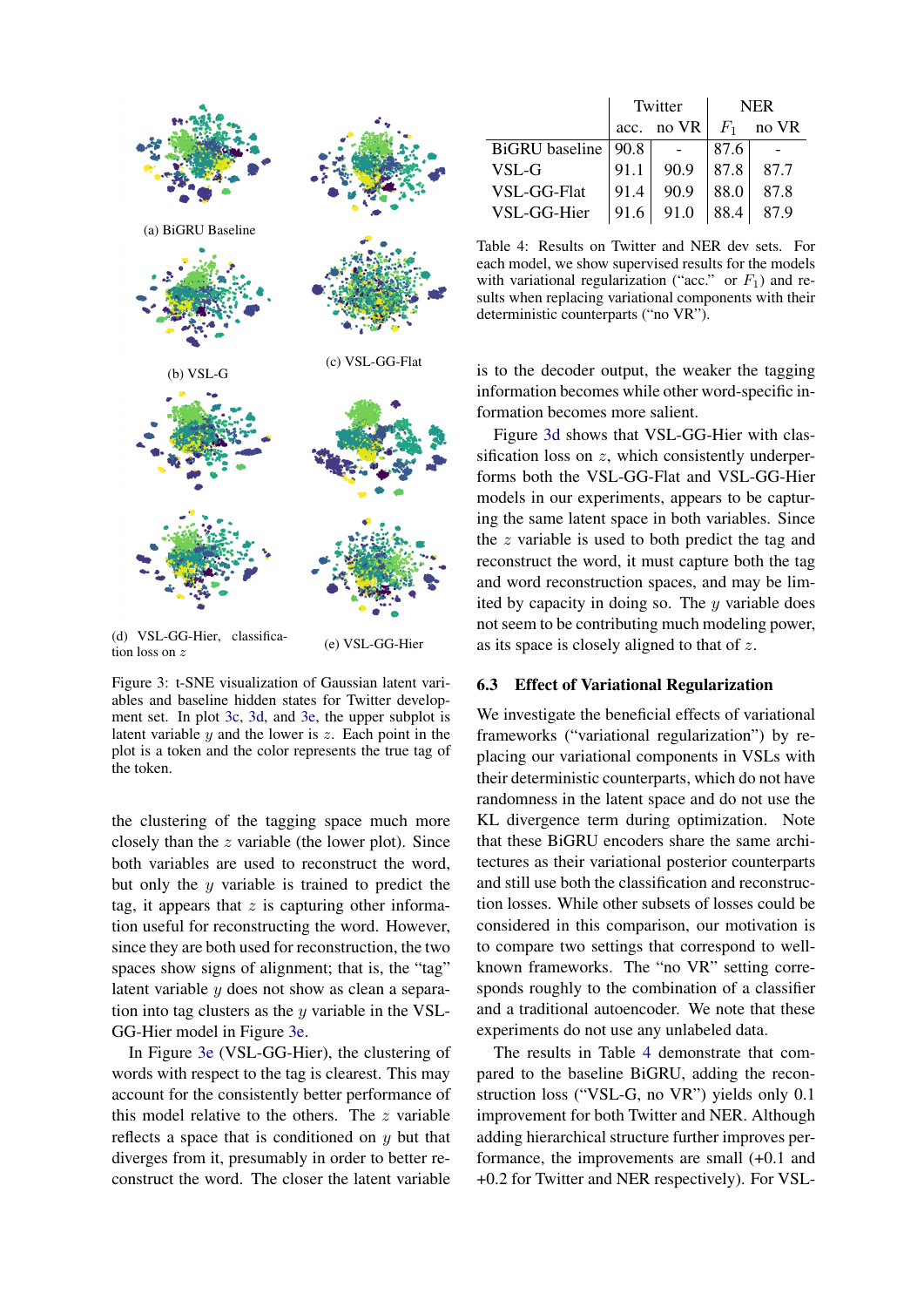<span id="page-8-5"></span>

Figure 4: Twitter dev accuracies (%) when varying the amount of unlabeled data.

GG-Hier, variational regularization accounts for relatively large differences of 0.6 for Twitter and 0.5 for NER. These results show that the improvements do not come solely from adding a reconstruction objective to the learning procedure. In limited preliminary experiments, we did not find a benefit from adding unlabeled data under the "no VR" setting.

## 6.4 Effect of Unlabeled Data

In order to examine the effect of unlabeled data, we report our Twitter dev accuracies when varying the unlabeled data size. We choose VSL-GG-Hier as the model for this experiment since it benefits the most from unlabeled data. As Figure [4](#page-8-5) shows, gradually adding unlabeled data helps a little at the beginning. Further adding unlabeled data boosts the accuracy of the model. The improvements that come from unlabeled data quickly plateau after the amount of unlabeled data goes beyond 10,000. This suggests that with little unlabeled data, the model is incapable of fully utilizing the information in the unlabeled data. However if the amount of unlabeled data is too large, the supervised training signal becomes too weak to extract something useful from the unlabeled data.

We also notice that when there is a large amount of unlabeled data, it is always better to pretrain the prior first using a small  $\alpha$  (e.g., 0.1) and then use it as a warm start to train a new model using a larger  $\alpha$  (e.g., 1.0). Tuning the weight of the KL divergence could achieve a similar effect, but it may require tuning the weight for labeled data and unlabeled data separately. We prefer to pretrain the prior as it is simpler and involves less hyperparameter tuning.

### 7 Conclusion

We introduced variational sequential labelers for semi-supervised sequence labeling. They consist of latent-variable generative models with flexible parametrizations for the variational posterior (using RNNs over the entire input sequence) and a classifier at each time step. Our best models use multiple latent variables arranged in a hierarchical structure. We demonstrate systematic improvements in NER and POS tagging accuracy across 8 datasets over a strong baseline. We also find small, but consistent, improvements by using unlabeled data.

#### Acknowledgments

We would like to thank NVIDIA for donating GPUs used in this research, the anonymous reviewers for their comments that improved this paper, and Google for a faculty research award to K. Gimpel that partially supported this research. This research was funded by NSF grant 1433485.

## References

- <span id="page-8-1"></span>Y. Altun, D. McAllester, and M. Belkin. 2006. Maximum margin semi-supervised learning for structured variables. In Y. Weiss, B. Schölkopf, and J. C. Platt, editors, *Advances in Neural Information Processing Systems 18*, pages 33–40. MIT Press.
- <span id="page-8-2"></span>Isabelle Augenstein and Anders Søgaard. 2017. Multitask learning of keyphrase boundary classification. In *Proceedings of the 55th Annual Meeting of the Association for Computational Linguistics (Volume 2: Short Papers)*, pages 341–346. Association for Computational Linguistics.
- <span id="page-8-3"></span>Joachim Bingel and Anders Søgaard. 2017. Identifying beneficial task relations for multi-task learning in deep neural networks. In *Proceedings of the 15th Conference of the European Chapter of the Association for Computational Linguistics: Volume 2, Short Papers*, pages 164–169. Association for Computational Linguistics.
- <span id="page-8-0"></span>Samuel R. Bowman, Luke Vilnis, Oriol Vinyals, Andrew Dai, Rafal Jozefowicz, and Samy Bengio. 2016. Generating sentences from a continuous space. In *Proceedings of The 20th SIGNLL Conference on Computational Natural Language Learning*, pages 10–21. Association for Computational Linguistics.
- <span id="page-8-4"></span>Junyoung Chung, Caglar Gulcehre, Kyunghyun Cho, and Yoshua Bengio. 2014. Empirical evaluation of gated recurrent neural networks on sequence modeling. In *NIPS 2014 Workshop on Deep Learning, December 2014*.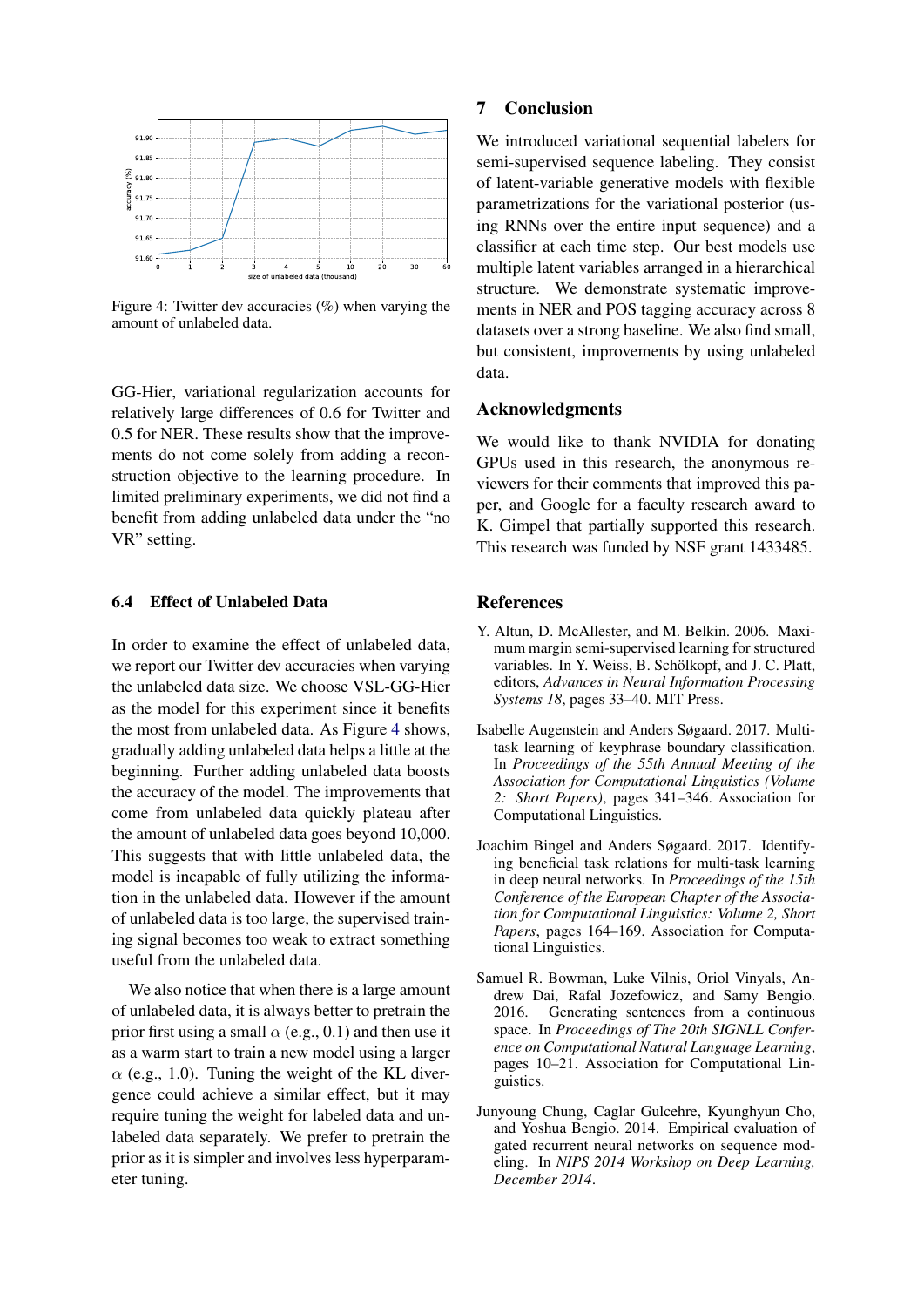- <span id="page-9-10"></span>Junyoung Chung, Kyle Kastner, Laurent Dinh, Kratarth Goel, Aaron C Courville, and Yoshua Bengio. 2015. A recurrent latent variable model for sequential data. In C. Cortes, N. D. Lawrence, D. D. Lee, M. Sugiyama, and R. Garnett, editors, *Advances in Neural Information Processing Systems 28*, pages 2980–2988. Curran Associates, Inc.
- <span id="page-9-12"></span>Ronan Collobert, Jason Weston, Léon Bottou, Michael Karlen, Koray Kavukcuoglu, and Pavel Kuksa. 2011. Natural language processing (almost) from scratch. *Journal of Machine Learning Research*, 12(Aug):2493–2537.
- <span id="page-9-11"></span>Marco Fraccaro, Søren Kaae Sø nderby, Ulrich Paquet, and Ole Winther. 2016. Sequential neural models with stochastic layers. In D. D. Lee, M. Sugiyama, U. V. Luxburg, I. Guyon, and R. Garnett, editors, *Advances in Neural Information Processing Systems 29*, pages 2199–2207. Curran Associates, Inc.
- <span id="page-9-16"></span>Kevin Gimpel, Nathan Schneider, Brendan O'Connor, Dipanjan Das, Daniel Mills, Jacob Eisenstein, Michael Heilman, Dani Yogatama, Jeffrey Flanigan, and Noah A. Smith. 2011. Part-of-speech tagging for twitter: Annotation, features, and experiments. In *Proceedings of the 49th Annual Meeting of the Association for Computational Linguistics: Human Language Technologies*, pages 42–47. Association for Computational Linguistics.
- <span id="page-9-9"></span>Karol Gregor, Ivo Danihelka, Alex Graves, Danilo Rezende, and Daan Wierstra. 2015. Draw: A recurrent neural network for image generation. In *Proceedings of the 32nd International Conference on Machine Learning*, volume 37 of *Proceedings of Machine Learning Research*, pages 1462–1471, Lille, France. PMLR.
- <span id="page-9-3"></span>Zhiting Hu, Zichao Yang, Xiaodan Liang, Ruslan Salakhutdinov, and Eric P. Xing. 2017. Toward controlled generation of text. In *Proceedings of the 34th International Conference on Machine Learning*, volume 70 of *Proceedings of Machine Learning Research*, pages 1587–1596, International Convention Centre, Sydney, Australia. PMLR.
- <span id="page-9-6"></span>Feng Jiao, Shaojun Wang, Chi-Hoon Lee, Russell Greiner, and Dale Schuurmans. 2006. Semisupervised conditional random fields for improved sequence segmentation and labeling. In *Proceedings of the 21st International Conference on Computational Linguistics and 44th Annual Meeting of the Association for Computational Linguistics*, pages 209–216, Sydney, Australia. Association for Computational Linguistics.
- <span id="page-9-4"></span>Diederik P Kingma, Shakir Mohamed, Danilo Jimenez Rezende, and Max Welling. 2014. Semisupervised learning with deep generative models. In Z. Ghahramani, M. Welling, C. Cortes, N. D. Lawrence, and K. Q. Weinberger, editors, *Advances in Neural Information Processing Systems 27*, pages 3581–3589. Curran Associates, Inc.
- <span id="page-9-0"></span>Diederik P. Kingma and Max Welling. 2014. Autoencoding variational bayes. In *Proceedings of the Second International Conference on Learning Representations (ICLR 2014)*.
- <span id="page-9-15"></span>Guillaume Lample, Miguel Ballesteros, Sandeep Subramanian, Kazuya Kawakami, and Chris Dyer. 2016. Neural architectures for named entity recognition. In *Proceedings of NAACL-HLT*, pages 260–270.
- <span id="page-9-5"></span>Lars Maale, Casper Kaae Snderby, Sren Kaae Snderby, and Ole Winther. 2016. Auxiliary deep generative models. In *Proceedings of The 33rd International Conference on Machine Learning*, volume 48 of *Proceedings of Machine Learning Research*, pages 1445–1453, New York, New York, USA. PMLR.
- <span id="page-9-18"></span>Laurens van der Maaten and Geoffrey Hinton. 2008. Visualizing data using t-sne. *Journal of machine learning research*, 9(Nov):2579–2605.
- <span id="page-9-7"></span>Gideon S. Mann and Andrew McCallum. 2008. Generalized expectation criteria for semi-supervised learning of conditional random fields. In *Proceedings of ACL-08: HLT*, pages 870–878. Association for Computational Linguistics.
- <span id="page-9-17"></span>Ryan McDonald, Joakim Nivre, Yvonne Quirmbach-Brundage, Yoav Goldberg, Dipanjan Das, Kuzman Ganchev, Keith Hall, Slav Petrov, Hao Zhang, Oscar Täckström, Claudia Bedini, Núria Bertomeu Castelló, and Jungmee Lee. 2013. Universal dependency annotation for multilingual parsing. In *Proceedings of the 51st Annual Meeting of the Association for Computational Linguistics (Volume 2: Short Papers)*, pages 92–97. Association for Computational Linguistics.
- <span id="page-9-2"></span>Yishu Miao, Lei Yu, and Phil Blunsom. 2016. Neural variational inference for text processing. In *Proceedings of The 33rd International Conference on Machine Learning*, volume 48 of *Proceedings of Machine Learning Research*, pages 1727–1736, New York, New York, USA. PMLR.
- <span id="page-9-13"></span>Tomas Mikolov, Kai Chen, Greg Corrado, and Jeffrey Dean. 2013. Efficient estimation of word representations in vector space. *arXiv preprint arXiv:1301.3781*.
- <span id="page-9-8"></span>Scott Miller, Jethran Guinness, and Alex Zamanian. 2004. Name tagging with word clusters and discriminative training. In *HLT-NAACL 2004: Main Proceedings*, pages 337–342, Boston, Massachusetts, USA. Association for Computational Linguistics.
- <span id="page-9-1"></span>Andriy Mnih and Karol Gregor. 2014. Neural variational inference and learning in belief networks. In *Proceedings of the 31st International Conference on Machine Learning*, volume 32 of *Proceedings of Machine Learning Research*, pages 1791–1799, Bejing, China. PMLR.
- <span id="page-9-14"></span>Vinod Nair and Geoffrey E Hinton. 2010. Rectified linear units improve restricted boltzmann machines. In *Proceedings of the 27th international conference on machine learning (ICML-10)*, pages 807–814.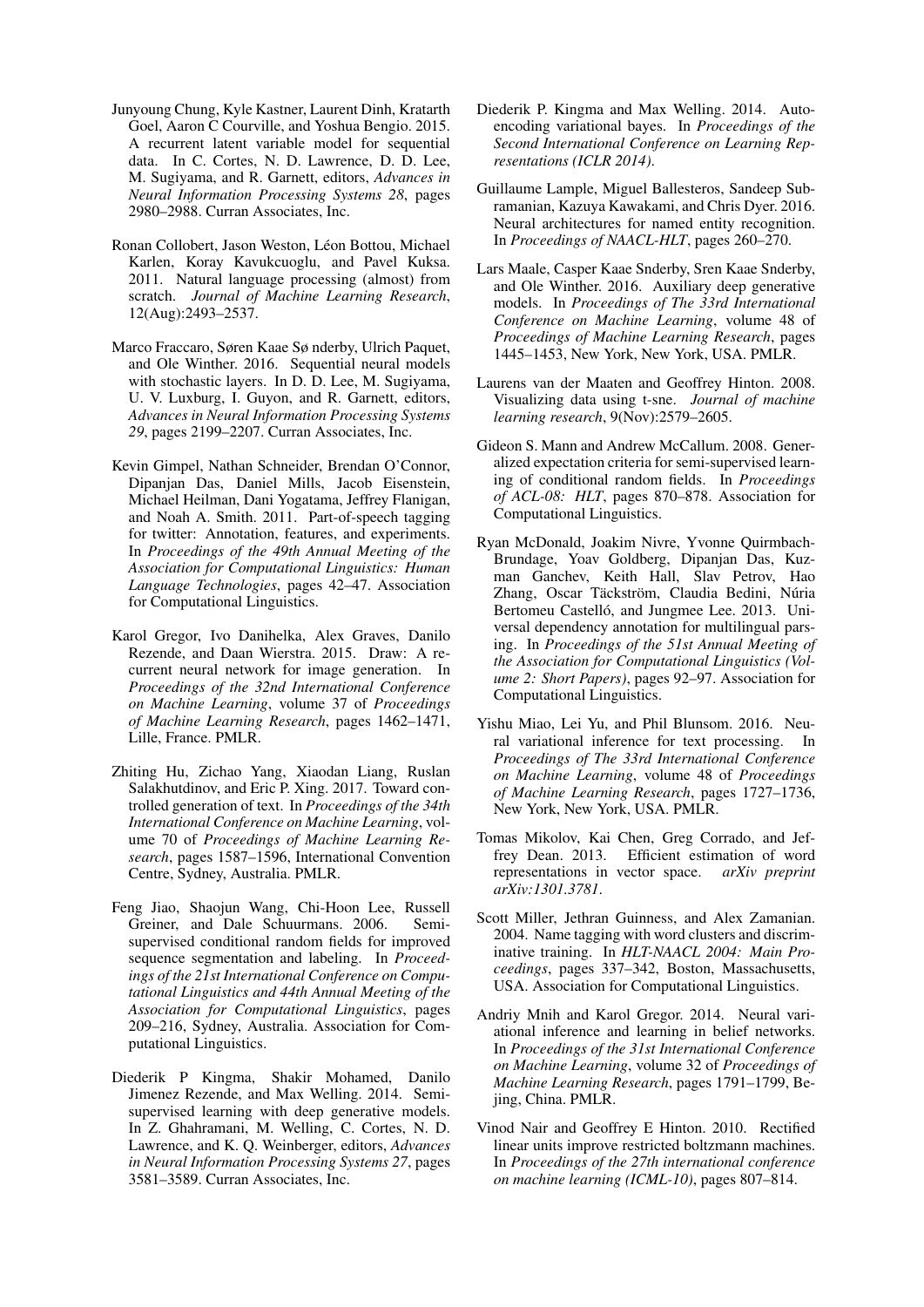- <span id="page-10-7"></span>Olutobi Owoputi, Brendan O'Connor, Chris Dyer, Kevin Gimpel, Nathan Schneider, and Noah A. Smith. 2013. Improved part-of-speech tagging for online conversational text with word clusters. In *Proceedings of the 2013 Conference of the North American Chapter of the Association for Computational Linguistics: Human Language Technologies*, pages 380–390. Association for Computational Linguistics.
- <span id="page-10-11"></span>Yookoon Park, Jaemin Cho, and Gunhee Kim. 2018. A hierarchical latent structure for variational conversation modeling. In *Proceedings of the 2018 Conference of the North American Chapter of the Association for Computational Linguistics: Human Language Technologies, Volume 1 (Long Papers)*, pages 1792–1801. Association for Computational Linguistics.
- <span id="page-10-16"></span>Jeffrey Pennington, Richard Socher, and Christopher Manning. 2014. Glove: Global vectors for word representation. In *Proceedings of the 2014 Conference on Empirical Methods in Natural Language Processing (EMNLP)*, pages 1532–1543. Association for Computational Linguistics.
- <span id="page-10-8"></span>Matthew Peters, Waleed Ammar, Chandra Bhagavatula, and Russell Power. 2017. Semi-supervised sequence tagging with bidirectional language models. In *Proceedings of the 55th Annual Meeting of the Association for Computational Linguistics (Volume 1: Long Papers)*, pages 1756–1765. Association for Computational Linguistics.
- <span id="page-10-9"></span>Barbara Plank, Anders Søgaard, and Yoav Goldberg. 2016. Multilingual part-of-speech tagging with bidirectional long short-term memory models and auxiliary loss. In *Proceedings of the 54th Annual Meeting of the Association for Computational Linguistics (Volume 2: Short Papers)*, pages 412–418. Association for Computational Linguistics.
- <span id="page-10-3"></span>Ariadna Quattoni, Sybor Wang, Louis-Philippe Morency, Morency Collins, and Trevor Darrell. 2007. Hidden conditional random fields. *IEEE transactions on pattern analysis and machine intelligence*, 29(10).
- <span id="page-10-10"></span>Marek Rei. 2017. Semi-supervised multitask learning for sequence labeling. In *Proceedings of the 55th Annual Meeting of the Association for Computational Linguistics (Volume 1: Long Papers)*, pages 2121–2130. Association for Computational Linguistics.
- <span id="page-10-0"></span>Danilo Rezende and Shakir Mohamed. 2015. Variational inference with normalizing flows. In *Proceedings of the 32nd International Conference on Machine Learning*, volume 37 of *Proceedings of Machine Learning Research*, pages 1530–1538, Lille, France. PMLR.
- <span id="page-10-1"></span>Iulian Vlad Serban, Alexander G. Ororbia, Joelle Pineau, and Aaron Courville. 2017. Piecewise latent variables for neural variational text processing.

In *Proceedings of the 2017 Conference on Empirical Methods in Natural Language Processing*, pages 422–432. Association for Computational Linguistics.

- <span id="page-10-6"></span>Anders Søgaard. 2011. Semi-supervised condensed nearest neighbor for part-of-speech tagging. In *Proceedings of the 49th Annual Meeting of the Association for Computational Linguistics: Human Language Technologies*, pages 48–52, Portland, Oregon, USA. Association for Computational Linguistics.
- <span id="page-10-12"></span>Kihyuk Sohn, Honglak Lee, and Xinchen Yan. 2015. Learning structured output representation using deep conditional generative models. In C. Cortes, N. D. Lawrence, D. D. Lee, M. Sugiyama, and R. Garnett, editors, *Advances in Neural Information Processing Systems 28*, pages 3483–3491. Curran Associates, Inc.
- <span id="page-10-5"></span>Amarnag Subramanya, Slav Petrov, and Fernando Pereira. 2010. Efficient graph-based semisupervised learning of structured tagging models. In *Proceedings of the 2010 Conference on Empirical Methods in Natural Language Processing*, pages 167–176, Cambridge, MA. Association for Computational Linguistics.
- <span id="page-10-4"></span>Xu Sun and Jun'ichi Tsujii. 2009. Sequential labeling with latent variables: An exact inference algorithm and its efficient approximation. In *Proceedings of the 12th Conference of the European Chapter of the ACL (EACL 2009)*, pages 772–780. Association for Computational Linguistics.
- <span id="page-10-15"></span>Erik F Tjong Kim Sang and Fien De Meulder. 2003. Introduction to the conll-2003 shared task: Language-independent named entity recognition. In *Proceedings of the seventh conference on Natural language learning at HLT-NAACL 2003-Volume 4*, pages 142–147. Association for Computational Linguistics.
- <span id="page-10-14"></span>Jakub Tomczak and Max Welling. 2018. Vae with a vampprior. In *Proceedings of the Twenty-First International Conference on Artificial Intelligence and Statistics*, volume 84 of *Proceedings of Machine Learning Research*, pages 1214–1223, Playa Blanca, Lanzarote, Canary Islands. PMLR.
- <span id="page-10-13"></span>Zhilin Yang, Ruslan Salakhutdinov, and William W Cohen. 2017a. Transfer learning for sequence tagging with hierarchical recurrent networks. In *Proceedings of the 5th International Conference on Learning Representations (ICLR 2017)*.
- <span id="page-10-2"></span>Zichao Yang, Zhiting Hu, Ruslan Salakhutdinov, and Taylor Berg-Kirkpatrick. 2017b. Improved variational autoencoders for text modeling using dilated convolutions. In *Proceedings of the 34th International Conference on Machine Learning*, volume 70 of *Proceedings of Machine Learning Research*, pages 3881–3890, International Convention Centre, Sydney, Australia. PMLR.